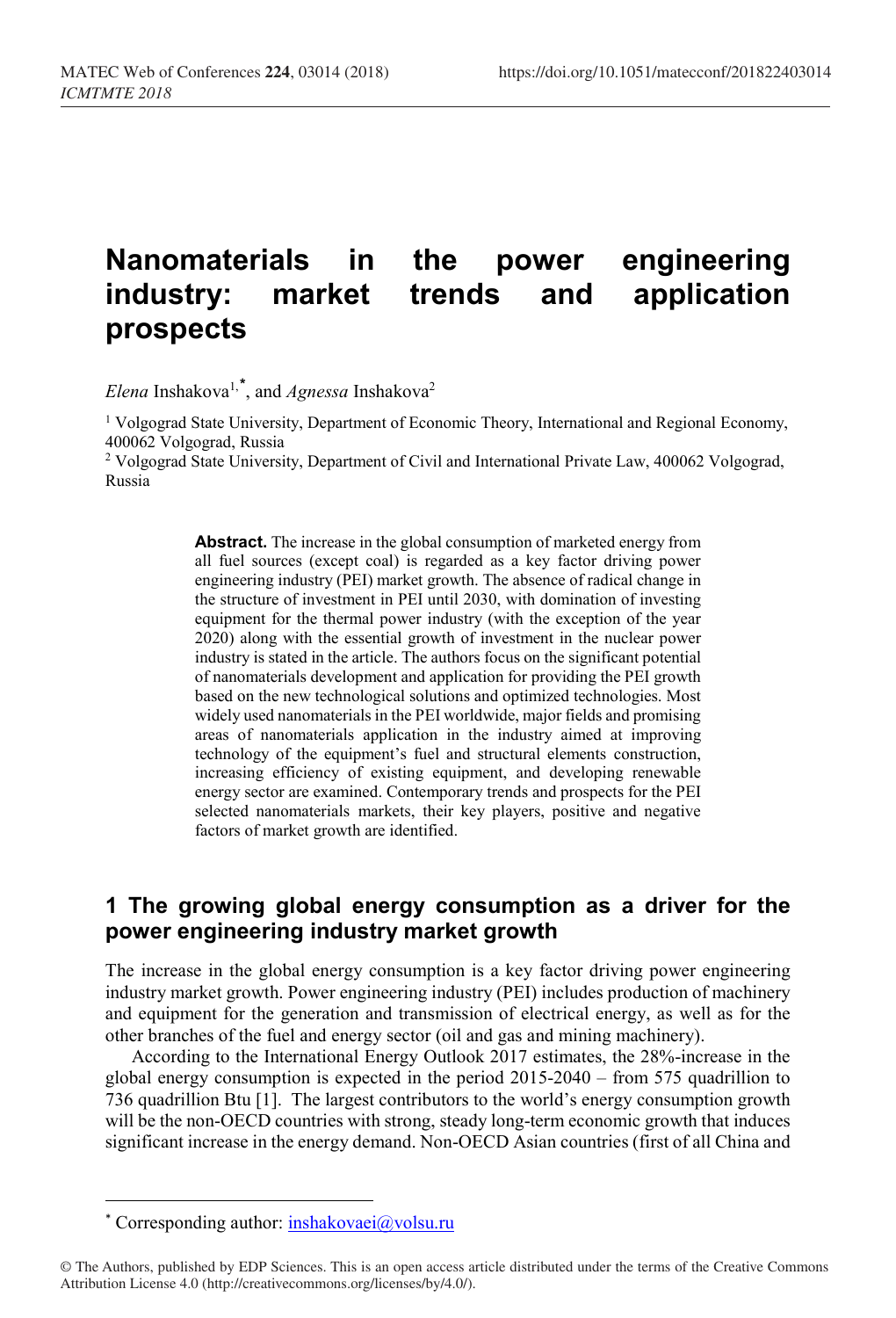India) will account for more than a half of the world's total increase in energy consumption over the estimated period.

The U.S. Energy Information Administration experts forecast increased world consumption of marketed energy from all fuel sources (with the exception of coal) through 2040. Global consumption of renewable energy will increase by an average 2.3% per year, of the nuclear energy – by 1.5% per year, and natural gas consumption – by 1.4% per year over that period.

In spite of the fact that consumption of nonfossil fuels is expected to grow faster than the fossil ones, the latter will account for 77% of energy consuming in 2040. Natural gas is considered to be the fastest-growing fossil fuel in the International Energy Outlook 2017 forecast. Nonetheless, the share of the liquid fuels in the world marketed energy consumption will reduce from 33% in 2015 to 31% in 2040, being an expected result of adopting energyefficient technologies and an attempt to replace liquid fuels consuming by many national energy users.

World net electricity generation increases by 45% in 2015-2040. Electricity will remain the world's fastest-growing form of end-use energy consumption.

Nuclear electricity generation will rise from 2.5 trillion kWh in 2015 to 3.2 trillion kWh by 2030 and to 3.7 trillion kWh by 2040.

All net expansion in the worldwide installed nuclear power capacity is expected in non-OECD countries with the strong China's leadership from 2015 to 2040.

Taking into consideration the above mentioned trends in the world energy consumption, the growth of the global power engineering industry market is not surprising. The global PEI market has accounted for nearly USD 110 billion in 2016 (USD 100 billion in 2013), and is expected to reach USD 150 billion per year by 2030. The PEI market structure from the point of view of the structure of investment in the main industry sectors has been presented at Fig. 1 [2].

The data at Fig. 1 demonstrate the absence of expectations of the radical change in the structure of investment in PEI until 2030, and domination of investing equipment for the thermal power industry (with the exception of the year 2020) along with the essential growth of investment in the nuclear power industry.



**Fig. 1.** Current and forecasted structure of the global power engineering industry market (percentage).

Countries – the global leaders in the nuclear energy production by the number of the nuclear power plants' operable nuclear reactors can be seen at Fig. 2 [3].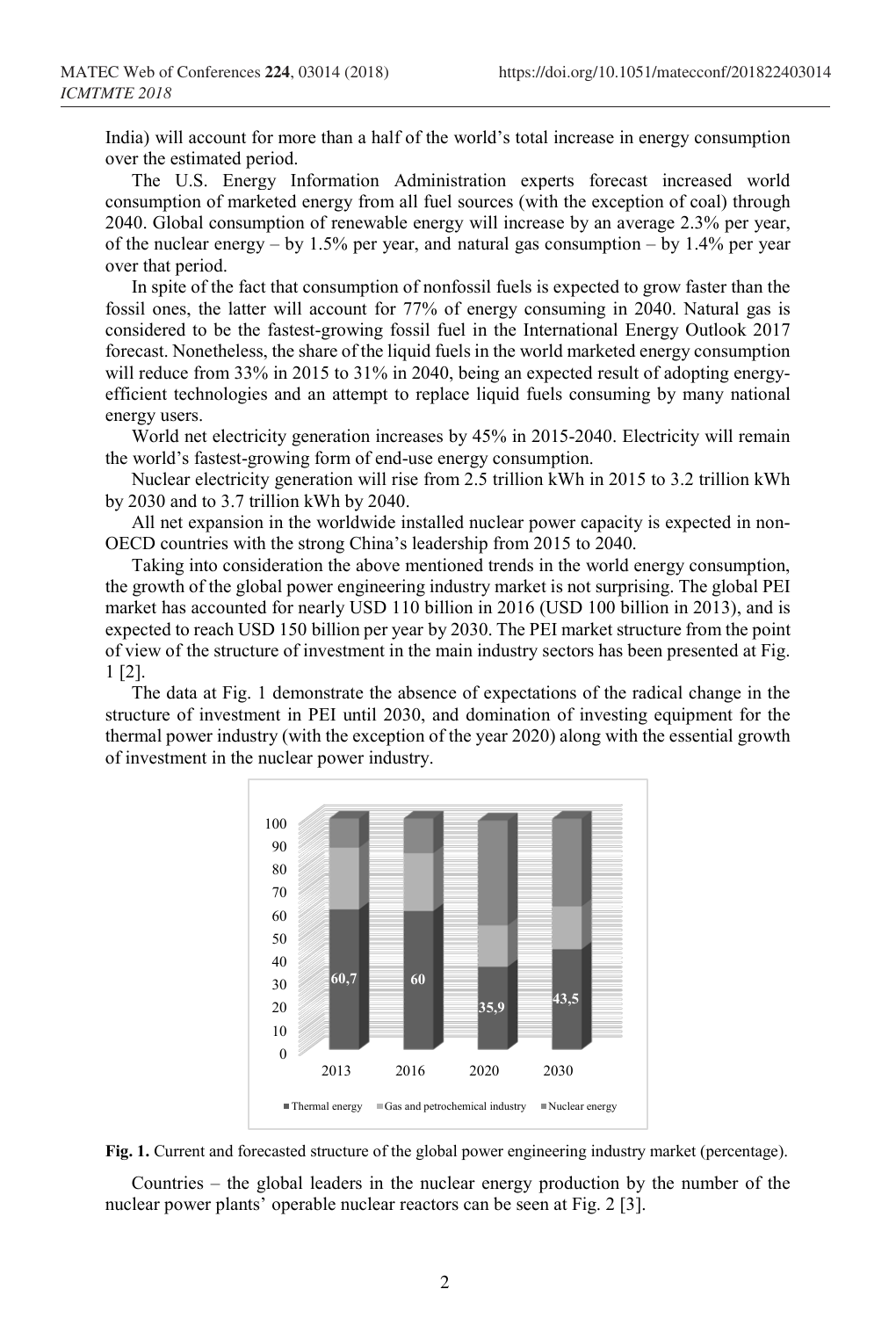

**Fig. 2.** The number of the nuclear power plants' operable nuclear reactors by countries, 2017 (units).

The situation in the Russian PEI market largely corresponds to the global one: 60% of investments have been directed in equipment for thermal power generation, 29% – in equipment for gas and petrochemical industry, and 11% – in equipment for nuclear energy [2]. For the previous 6 years the domestic PEI production increased by 36%, exports increased 2.6 times, imports decreased by 10% (from 62 to 52%). Production in the gas and petrochemical equipment industry increased by 39%.

The current Russian PEI market is estimated as RUB 350 billion per year. Its three largest players account for 68% of the market, including the Machine Building Division of the State Atomic Energy Corporation Rosatom (27% of the industry market). The average annual growth of the domestic PEI market until 2030 will be within 1–2%, and growth of competition among producers and reduction of imports of energy equipment and its components [4] as the predominant industry market trends have been forecasted.

### **2 Nanomaterials development and application in the power engineering industry: potential for the industry growth**

The need to develop power engineering industry based on the increase of global energy consumption, on one hand, and growing technological complexity along with the growing costs of energy generation, transmission and storage, on the other hand, have significantly accelerated application of advanced materials and technologies, including nanomaterials and nanotechnologies, in the industry.

This statement can be proved by the fact of growth for the period 2015–2017 of a number of the European Patent Office (EPO) patent applications for technology field "Electrical machinery, apparatus, energy", which has been ranked  $4<sup>th</sup>$  among 10 technology fields with the largest number of applications in 2017 (Fig. 3) [5].



**Fig. 3.** Dynamics of the EPO patent applications for the technology field "Electrical machinery, apparatus, energy" (units).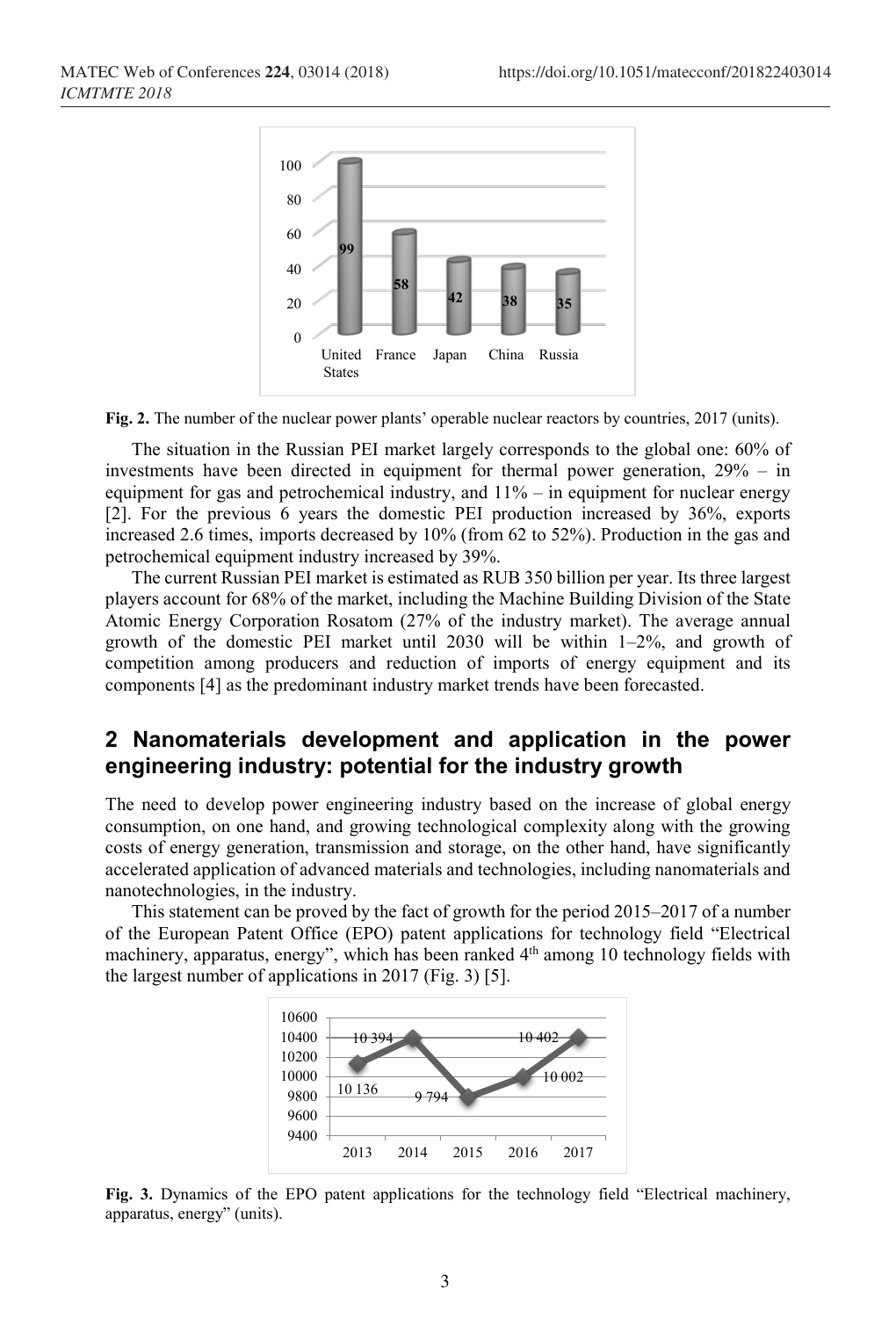One can see that a group of leading countries – Germany, Japan and United State – account for 54,6% of the total number of EPO patent applications for the technology field under consideration, and for 58,9% of the total granted patents (Table 1) [5]. That is why the steady presence of their national companies (Siemens, Caterpillar, Cummins Power Systems, Sawafuji, Generac, Honda Power, etc.) among the main players on the global power generation equipment market is understandable [6].

Production application of nanomaterials and nanotechnologies provide novel opportunities for the development either conventional or renewable energy sources based on the new technological solutions and optimized technologies of energy generation, conversion, transmission, distribution, and storage.

| Country              |          | 2013 |          | 2014     | 2015 |      |       | 2016 |          | 2017     |  |
|----------------------|----------|------|----------|----------|------|------|-------|------|----------|----------|--|
|                      | PA       | GP   | PA       | GP       | PA   | GP   | PA    | GP   | PA       | GP       |  |
| Austria              | 192      | 78   | 203      | 72       | 227  | 122  | 210   | 159  | 224      | 168      |  |
| Belgium              | 68       | 20   | 73       | 23       | 107  | 30   | 91    | 48   | 96       | 42       |  |
| Switzerland          | 515      | 183  | 516      | 253      | 513  | 282  | 495   | 358  | 483      | 367      |  |
| Germany              | 2119     | 909  | 2075     | 951      | 1817 | 1184 | 1870  | 1609 | 1966     | 1707     |  |
| Denmark              | 86       | 28   | 86       | 31       | 67   | 36   | 73    | 50   | 76       | 49       |  |
| Spain                | 67       | 16   | 61       | 22       | 50   | 27   | 73    | 35   | 129      | 40       |  |
| Finland              | 72       | 26   | 97       | 23       | 105  | 30   | 79    | 44   | 77       | 53       |  |
| France               | 574      | 317  | 652      | 318      | 623  | 423  | 675   | 519  | 698      | 582      |  |
| United Kingdom       | 290      | 96   | 337      | 133      | 266  | 131  | 269   | 156  | 261      | 194      |  |
| Italy                | 173      | 104  | 161      | 138      | 173  | 134  | 183   | 139  | 180      | 152      |  |
| Netherlands          | 461      | 114  | 626      | 113      | 614  | 151  | 640   | 257  | 619      | 302      |  |
| Sweden               | 93       | 29   | 102      | 40       | 89   | 33   | 105   | 68   | 98       | 68       |  |
| Canada               | 56       | 42   | 49       | 35       | 39   | 32   | 58    | 37   | 55       | 44       |  |
| P.R. China           | 236      | 33   | 250      | 53       | 274  | 58   | 396   | 136  | 570      | 157      |  |
| Japan                | 2431     | 776  | 2198     | 791      | 1939 | 880  | 1811  | 1336 | 1952     | 1767     |  |
| R. Korea             | 672      | 278  | 793      | 278      | 669  | 331  | 811   | 488  | 613      | 685      |  |
| Chinese Tapei        | 116      | 37   | 119      | 46       | 115  | 27   | 165   | 54   | 120      | 79       |  |
| <b>United States</b> | 1596     | 544  | 1639     | 572      | 1749 | 617  | 1614  | 1035 | 1735     | 1107     |  |
| .                    | $\cdots$ | .    | $\cdots$ | $\cdots$ | .    | .    | .     | .    | $\cdots$ | $\cdots$ |  |
| <b>Total</b>         | 10136    | 3701 | 10394    | 3996     | 9794 | 4646 | 10002 | 6705 | 10402    | 7776     |  |

Table 1. EPO patent applications (PA)<sup>\*</sup> and granted patents (GP) by technology field "Electrical machinery, apparatus, energy", selected countries (units)

⃰ – European patent applications include direct European applications and international (PCT) applications that entered the European phase during the reporting period.

Mostly used nanomaterials in the PEI worldwide are as following: carbon nanostructures (including graphene, fullerenes), organic and inorganic materials with the nanolayer and cluster-fractal structure, metal oxide nanoparticles, nanocomposite coatings resistant to the radiation effects.

Nanomaterials application in the power engineering industry [7-10] is aimed at improving technology of construction of the equipment's fuel and structural elements, increasing efficiency of existing equipment, and developing renewable energy sector in the following fields:

– energy absorption and storage based on carbon nanostructures usage;

– significant increase of solar cells efficiency based on the new possibilities of energy accumulation and transfer in the inorganic and organic materials with the nano-layer and cluster-fractal structure;

– creating the electrodes with a developed surface for the hydrogen energy needs based on the use of the track-etched membranes;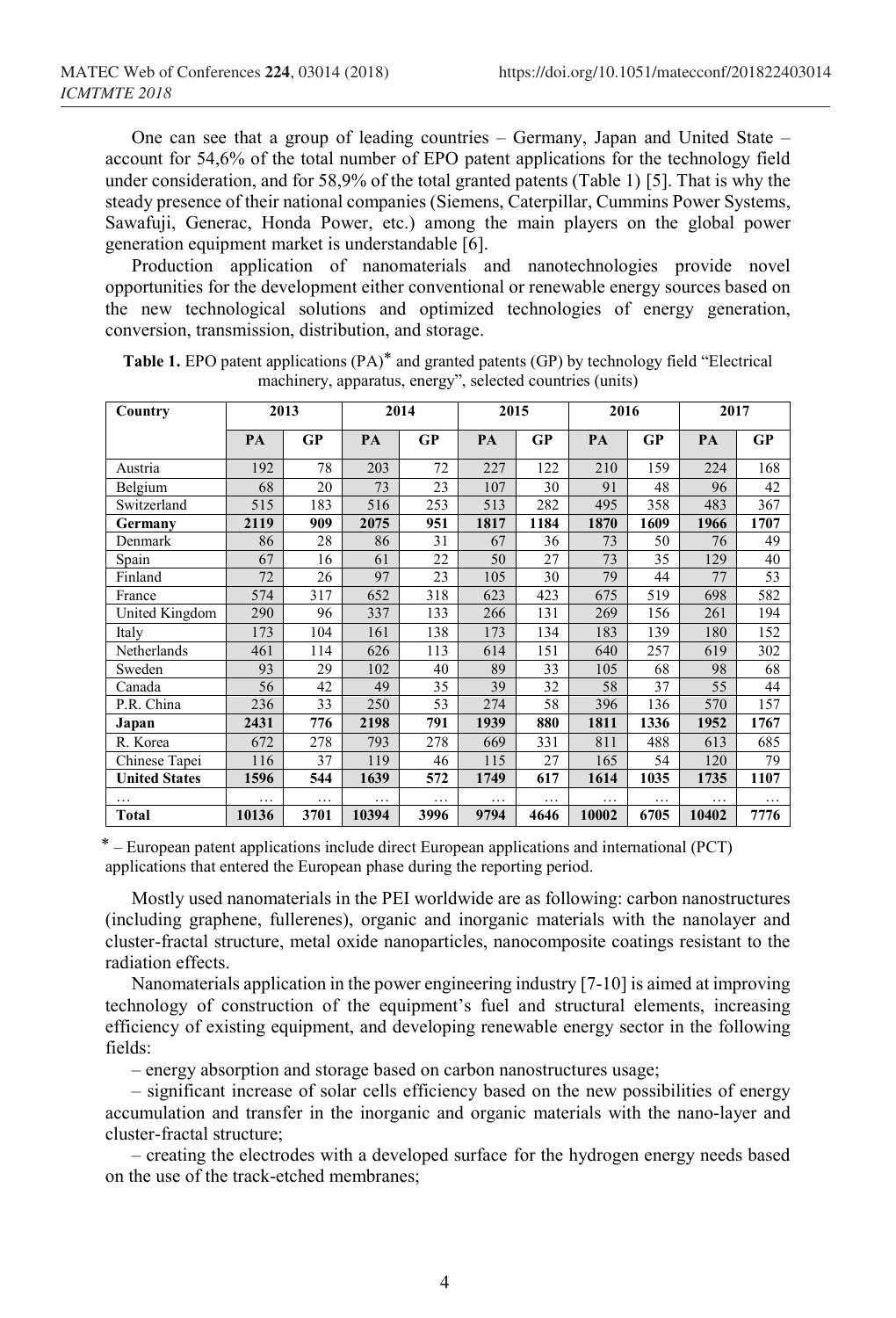– creating the heat-resistant parts of turbines to increase the efficiency of converting one type of energy into another based on the use of the heat-resistant gradient titanium-containing nanocoatings;

– construction of the fuel-emitting and neutron-absorbing elements of nuclear reactors based on the use of the radiation resistant nanocomposite coatings;

– providing environment protection in the process of the irradiated nuclear fuel's storage and recycling, as well as managing the quality of the nuclear systems assembly and operation, based on the nanosensors use;

– separation processes in the nuclear fuel fabrication and reprocessing based on the nanofilters use.

Whereas the integrated principal aim of nanomaterial application in PEI is to provide efficiency growth [9] for producers and consumers of the industry production, the promising areas of applying nanomaterials cover:

conversion of primary energy sources into electricity, heat and kinetic energy;

construction of the wear, heat-resistant, lightweight construction and corrosion protection materials for the oil and natural gas deposits development, and for the geothermal, wind and tide power energy generation and climate-neutral storage;

reduction of carbon dioxide emissions at the fossil-fired gas and steam power plants; reduction of energy losses in current energy transmission;

provision of complex control and monitoring of the large-scale energy grids;

avoiding unnecessary energy consumption in all branches of industry and households with contributing to the cconsiderable energy savings.

### **3 Contemporary market trends for selected nanomaterials applicable in the power engineering industry**

The main factor driving growing PEI demand on the nanocomposite coatings is directly connected to their supreme characteristics including multiplied mechanical strength, heat, wear, scratch resistance and weight reduction [10]. Besides the nuclear power engineering, nanocomposite coatings can get efficient application in the other areas of the energy equipment functioning under extreme heat and wear conditions: in steam turbines of thermal power plants, for example.

A fundamentally new approach to creating advanced nanocomposite coatings, which are resistant to radiation exposure and can be widely used in the nuclear reactors and spacecraft engineering, is developed by the scientists from Tomsk Polytechnic University (Russia), Czech and Belarus universities [11]. Yttrium oxide nanoparticles are used there in the thirdgeneration nuclear reactors to absorb radiation vacancies – «cavities» as a result of irradiation. Thus, the material's swell is prevented, and reactor can be reloaded much less frequently. Nanocomposite materials will be widely utilized in the nuclear reactors of the fourth generation.

Top manufacturers in the global yttrium oxide nanoparticle market are: American Elements, Nanoshel LLC, Meliorum Technologies Ltd, Nanostructured & Amorphous Materials, Inc, Nanophase Technologies Corporation, Showa Denko K.K. [12].

Factors of the metal oxide nanoparticles (also referred to as nanopowders or nanocrystals) market growth are the following ones: diversity of functional, consequently of applicational, opportunities (thermal barrier, anti-corrosion, utilization in friction units of almost all types of equipment) due to the their superior chemical, electronic and magnetic properties. Restraining factors for the market growth are: slowing world economy growth as well as maturity of a number of big end-user markets for metal oxide nanoparticles worldwide. Metal oxide nanoparticles market is expected to grow at a compound annual growth rate (CAGR)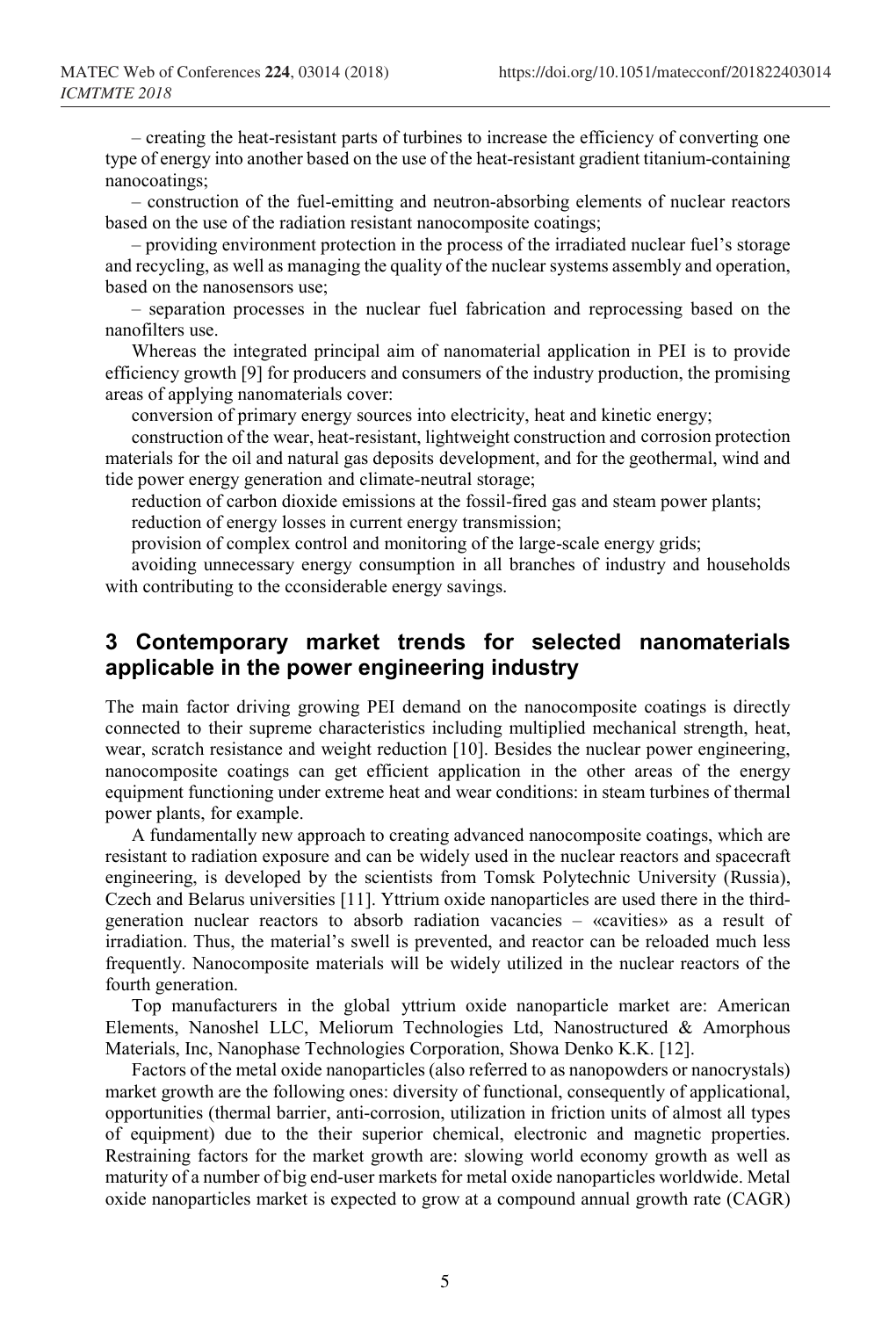of 10.5% [13]. Even with a pessimistic scenario of market development almost six times increase (by 1,663,168 tons) is expected in the period 2012–2020 [14].

North America is considered to remain the biggest market for metal oxide nanoparticles (with the market share of more than  $60\%$  by  $2022$  [13]) – as a result of such factors as high availability of raw materials for oxide production; large scale US federal government support for nanotechnology development and production application in the National Nanotechnology Initiative framework. Key players in this market: Altair Nanomaterials, Eprui Nanoparticles & Microspheres Co. Ltd., NanoScale Corporation, Reinste Nanoventures, Sigma Aldrich, US Research Nanomaterials Inc. Aggressively growing competition in this market will induce upcoming increase in the R&D and innovation activity along with M&A.

Nano titanium dioxide market has been estimated at about USD 4.5 billion in 2015, and is expected to reach USD 16,7 billion by 2022, backed by a CAGR of 20.7% [15]. China, Germany, and U.S. led the global nano titanium dioxide market in 2015. High market demand for nano titanium dioxide is forecasted in Europe, United States, emerging economies such as China, India, and some other countries. The factors supporting this market significant growth in the near future: diversity of applications, government support for R&D in order to find new commercialization channels. Factors restraining the market: toxicity at a certain amount, and high production cost. Asia-Pacific is expected to lead the market during 2016– 2022 (with a CAGR of 21.3%, compared to 20.7% CAGR for the global nano titanium dioxide market for the forecasted period) followed by Latin America, Middle East & Africa, North America, and Europe.

Major players on the nano titanium dioxide market are Cristal, E. I. Du Pont De Nemours and Co., Evonik Industries AG, Huntsman International LLC, Nano-Oxides, Inc., NanoScale Corporation, and Tayca Corporation [15]. Significant investment in R&D to solve the problem of expanding commercial application of nanomaterials and reducing production costs boost strategic collaborations and alliances in the industry.

It should be mentioned that carbon tubes themselves are not so importanat for the PEI future. However, a weighty positive change in the PEI performance will bring the use of macro-materials constructed from the carbon nanotubes (CNT) or containing CNT.

According to the new research report by Global Market Insights, upcoming in June 2018, carbon nanotubes market size was USD 1.35 billion in 2015, and it is expected to grow at 22.1% between 2016 and 2024 that will result in exceeding USD 8.1 billion by 2024 [16]. The experts point out an expressive rise in CNT patents over the last 5 years, which has strongly backed the growing CNT market.

From the point of view of the geografical structure of the CNT market North America and Europe are the biggest markets, accounting for its almost 70% share, while Asia-Pacific countries (with a market share of 25%, and a CAGR of 49.2% in the field of nanotechnology for the energy sectors in 2014-2018) are the third biggest and fastest growing regional market for CNT. The factors driving the regional market: growing industrialisation in China and India, meaningful FDI inflow in the energy sector, and stable demand for specialised materials [17].

Some of the leading companies in the CNT market are listed below: Nanocyl S.A, Arkema S.A., CNano Technology Ltd., Bayer MaterialScience AG, Showa Denko K.K., and Hyperion Catalysis International, Inc.

The utilization of nanostructures (like quantum dots and others) in the PEI players' performane could allow for solar cell efficiency growth over 60% in the long run.

The prospects of selected PEI nanomaterials markets have been summarized in the Table 2 [12, 13, 15-18].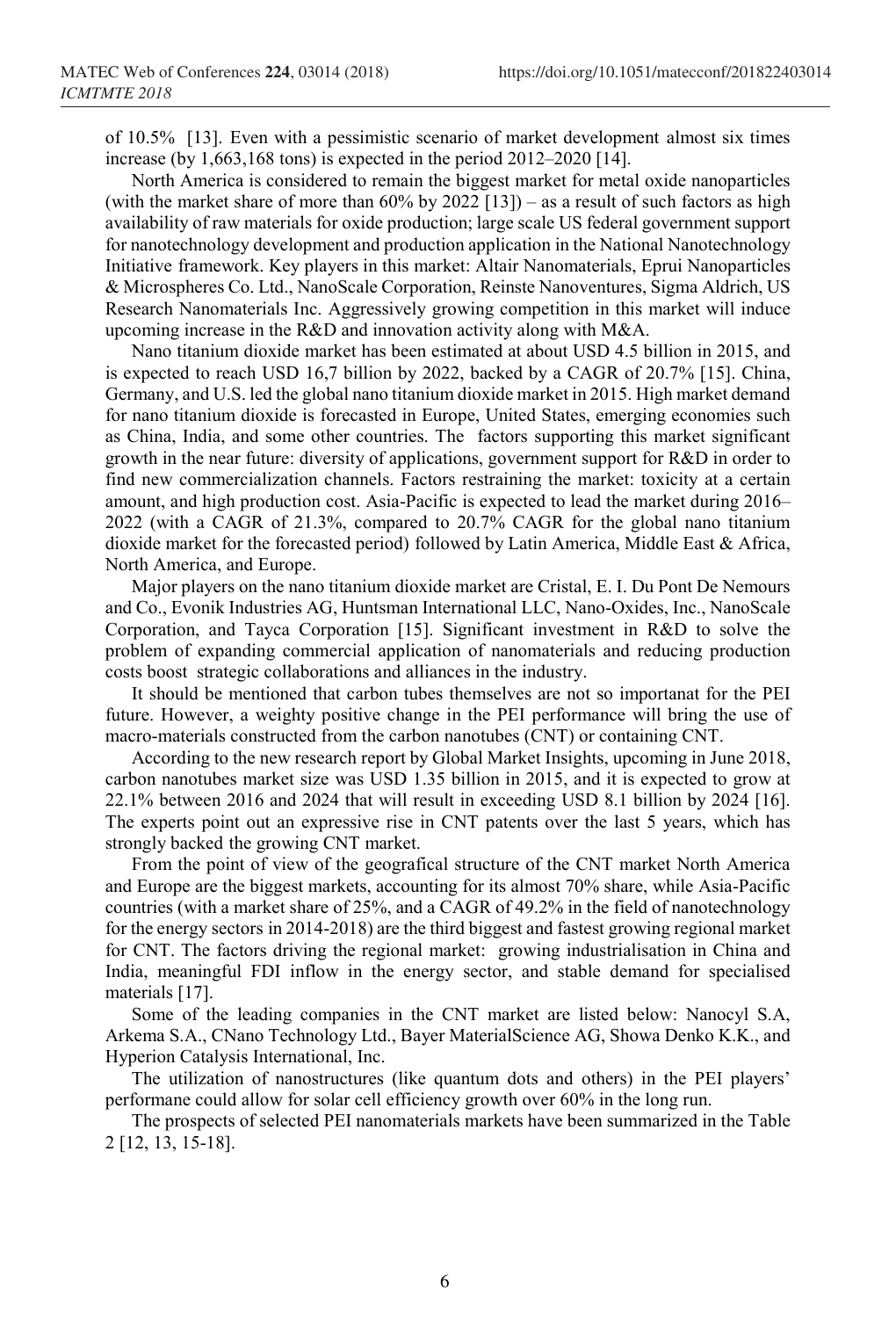| <b>Selected PEI nanomaterials</b><br>market | Selected PEI nanomaterials market revenue,<br><b>USD billion</b> | <b>Expected CAGR in</b><br>2016-2021, |            |  |
|---------------------------------------------|------------------------------------------------------------------|---------------------------------------|------------|--|
|                                             | 2016                                                             | 2021 forecast                         | percentage |  |
| Nanocomposites                              | 1.6                                                              | 5.3                                   | 26.7       |  |
| Nano titanium dioxide                       | 5.3                                                              | 15.8                                  | 20.7       |  |
| Carbon nanotubes                            | 1.62                                                             | 7.3                                   | 22.1       |  |
| Advanced & nanoscale<br>ceramic powders     | 14.6                                                             | 22.3                                  | 8.9        |  |
| Quantum dots                                | 0.61                                                             | 3.4                                   | 41.3       |  |
| Carbon nanotubes                            | 1.62                                                             | 7.3                                   | 22.1       |  |
| Specialty sorbents                          | 0.76                                                             | $\cdot$                               | 8.3        |  |

**Table 2.** Power engineering industry markets for selected nanomaterials.

Thereby, summarized key modern factors of the global PEI nanomaterials market growth are as following: rising research and development activities aimed at improving and expanding the product applications; stable and rapid growth in the nanotechnology based on the expanding state and corporate investment in this technology field; growing new opportunities of potential application along the value-added chain in the energy sector and across all branches of the fuel and energy complex; significant potential for increasing efficiency of the energy sector performance.

As to the major factors restraining development of the global PEI nanomaterials market (especially nanomaterials for the nuclear energy sector), they are: concerns about energy production and transmission security and greenhouse gas emissions; high production costs of advanced nanomaterials development and manufacturing along with the insufficient demand in the market under consideration; opposition from the local society that hinder the development of new nuclear generating capacities and this energy sector expanding in many regions of the world.

The reported study was funded by the Russian Foundation for Humanities according to the research project № 16-02-00591-ОGN "State policy of the RF in the sphere of nanoindustry in an unfavorable external environment".

## **References**

- *1. International Energy Outlook 2017* (Washington, U.S. Energy Information Administration, 2017)
- *2. Rosatom Annual Report, 2016* (Moscow, Rosatom, 2017)
- 3. Nuclear Power in the World Today (World Nuclear Association website)
- 4. Power engineering: some facts over 6 years. April 11, 2018 (The Russian Government website)
- 5. *EPO Annual Report 2017* (EPO website)
- 6. *Global power generation equipment market analysis 2011-2017 and forecast 2018-2023* (Market Updates, 2017)
- 7. S.M. Alfimov, V.A. Bykov, E.P. Grebennikov, et al., *Development of works in the field of nanotechnologies in Russia, in nano- and microsystem technology. From research to development* (Moscow, Technosphere, 2005)
- 8. M. Khalil, B.M. Jan, C. Wen Tong, M.A. Berawi, Applied Energy, **191** (2017)
- 9. Application of nanotechnologies in the energy sector (Hessian Ministry of Economics, Energy, Transport and Regional Development website.)